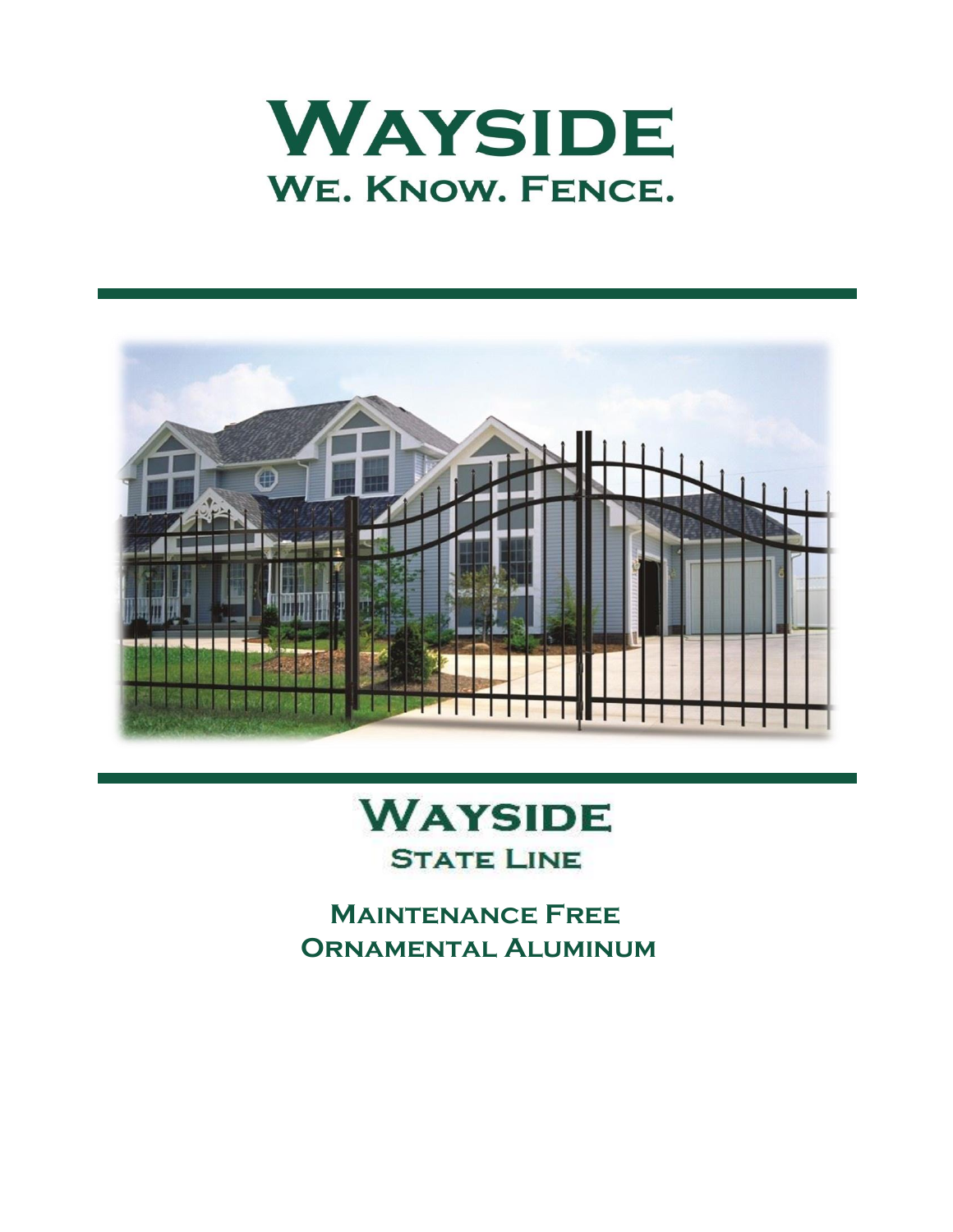



| Grade | Heights |
|-------|---------|
|       | 4, 5, 6 |
|       | 4, 5, 6 |
|       |         |



### **CAROLINA CAROLINA-DROPRAIL**





| Grade | Heights    |
|-------|------------|
|       | 3, 4, 5, 6 |
|       | 3, 4, 5, 6 |
| Ш     | 4, 5, 6    |
|       | 4, 5, 6, 8 |



### **GEORGIA GEORGIA-DROPRAIL**











### **UTAH TEXAS**





## **Wayside Fence Company 63 Third Avenue Bay Shore, NY 11706**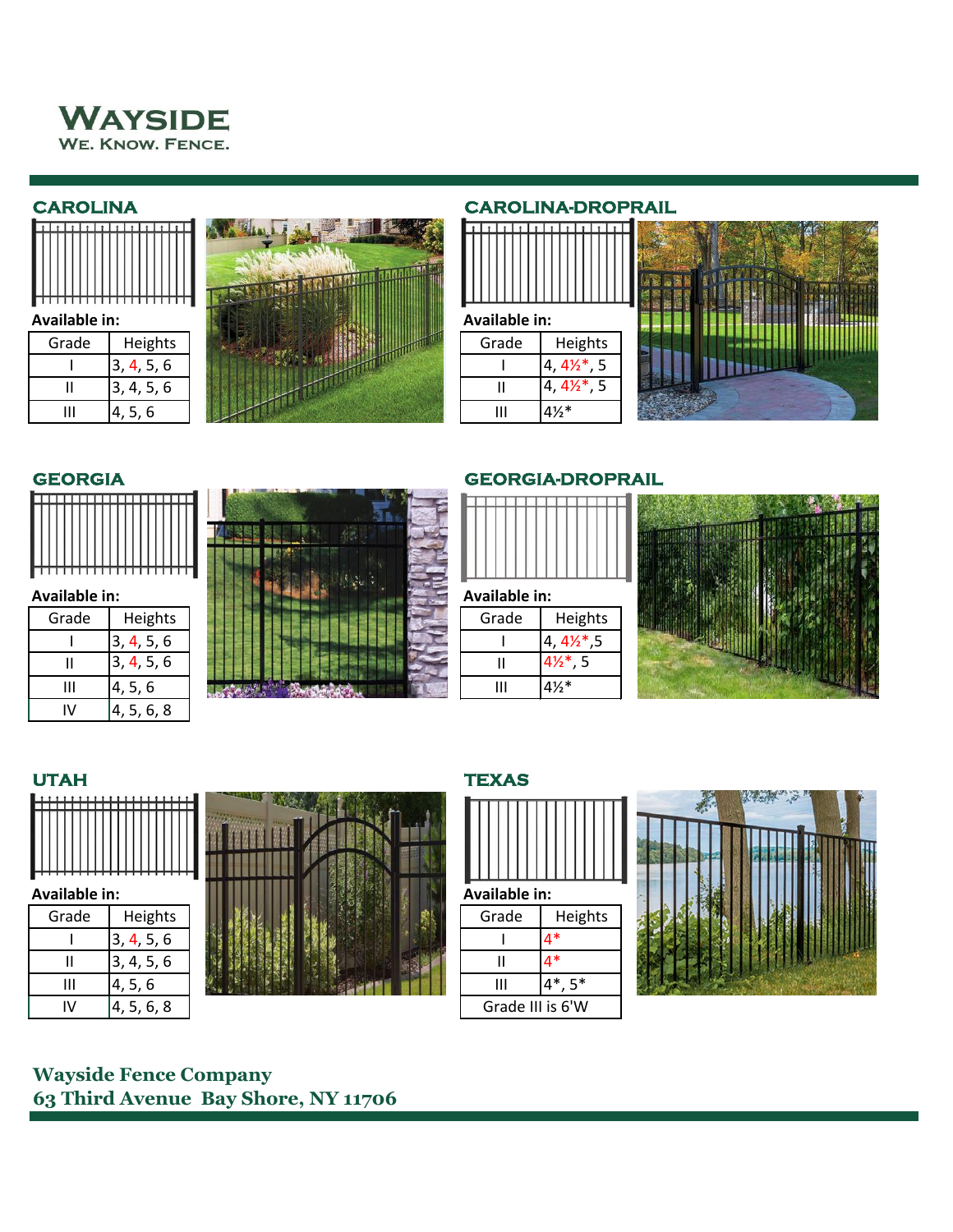# **WAYSIDE** WE. KNOW. FENCE.

### **FLORIDA JERSEY**

| <b>Available in:</b> |   |   |   |
|----------------------|---|---|---|
|                      |   |   |   |
|                      | ٠ | ٠ | ٠ |

 $11 \quad 3, 4, 5, 6$ 

**RESIDENTIAL 5/8" PICKET (6' SECTIONS) Pickets** 3/8" x 5/8" x .045 wall **Stringers** 1" x 1" x .052 wall **Posts** 2" x 2" x .060 wall **Posts** 2" x 2" x .075 wall **Gate Posts** 2" x 2" x .125 wall **Gate Posts** 2" x 2" x .125 wall

**Tri Finial Top** 



**Flat Top Includer** 





### **GRADE I GRADE II**

| RESIDENTIAL/COMMERCIAL 3/4" PICKET (6' SECTIONS) |                                  |  |
|--------------------------------------------------|----------------------------------|--|
| Pickets                                          | 3/4" x 3/4" x .055 wall          |  |
| Stringers                                        | 1" x 1" x .052 wall              |  |
| Posts                                            | 2" x 2" x .075 wall              |  |
| Gate Posts                                       | 2" x 2" x .125 wall              |  |
| <b>Picket Spacing</b>                            | Spacing between pickets 3-11/16" |  |

### **GRADE III GRADE IV**

|                       | COMMERCIAL 3/4" PICKET (8' SECTIONS)            |                       | <b>INDUSTRIAL 1" PICKET (6' + 8' SECTIONS)</b> |
|-----------------------|-------------------------------------------------|-----------------------|------------------------------------------------|
| <b>Pickets</b>        | $3/4$ " x $3/4$ " x .055 wall                   | <b>Pickets</b>        | $1'' \times 1'' \times .065$ wall              |
| Stringers             | $1-3/16" \times 1\frac{1}{2}" \times .080$ wall | Stringers             | 1-5/8" x 1-5/8" x .100 wall                    |
| <b>Posts</b>          | 21/2" x 21/2" x .060 wall                       | <b>Posts</b>          | 21/2" x 21/2" x .075 wall                      |
| <b>SGate Posts</b>    | 21/2" x 21/2" x .125 wall                       | <b>IGate Posts</b>    | $4" \times 4" \times .125$                     |
| <b>Picket Spacing</b> | Spacing between pickets 3-11/16"                | <b>Picket Spacing</b> | Spacing between pickets 4"                     |

**Picket Spacing Spacing between pickets 3-7/8"** 



Black, White, Pewter & Black Matte available in Grades I, II and III

DR = Droprail

RED = In stock

\* = Pool Code (Note: Pool codes vary by state/locale. Check your local pool code before ordering).

**Wayside Fence Company 56 Fenn Road, Newington, CT 06111**

| <b>INDUSTRIAL 1" PICKET (6' + 8' SECTIONS)</b> |                                                                           |  |
|------------------------------------------------|---------------------------------------------------------------------------|--|
| <b>Pickets</b>                                 | $1'' \times 1'' \times .065$ wall                                         |  |
| Stringers                                      | 1-5/8" x 1-5/8" x .100 wall                                               |  |
| <b>Posts</b>                                   | 2 <sup>1</sup> / <sub>2</sub> x 2 <sup>1</sup> / <sub>2</sub> x .075 wall |  |
| Gate Posts                                     | $4" \times 4" \times .125$                                                |  |
| <b>Picket Spacing</b>                          | Spacing between pickets 4"                                                |  |